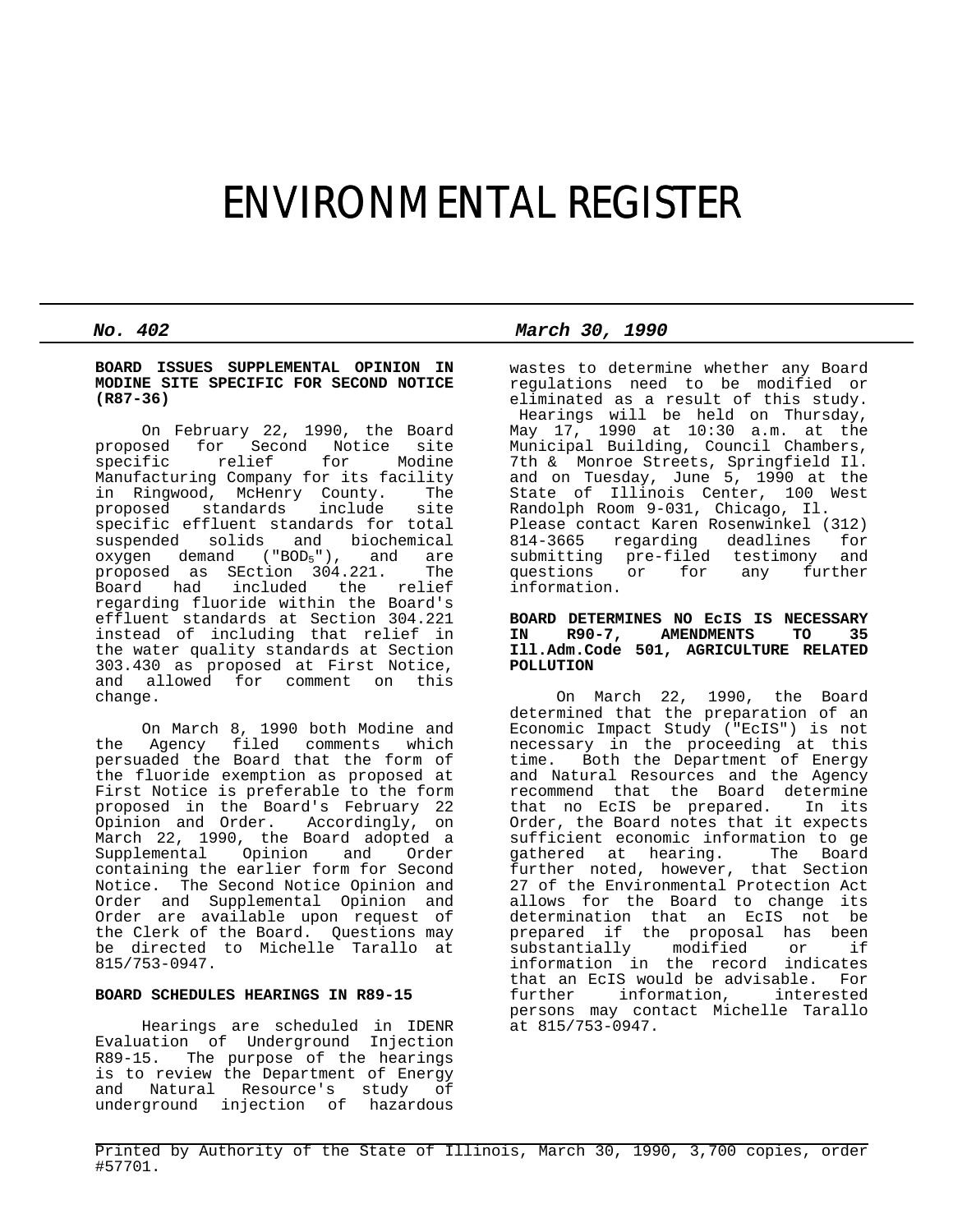#### **BOARD AND STAFF ACTIVITIES**

 Chairman Marlin was on a panel discussing how Illinois Regulatory Agencies interact with industry and each other on March 1, 1990. He appeared with Bernard Killian,<br>Illinois Environmental Protection Environmental Protection Agency Director, Christine Zeman, Chief of Environmental Control for the Illinois Attorney General, and Ken Westlake of the United States Environmental Protection Agency. The conference was sponsored by the law firm of Ross and

Hardies and Warzyn Engineering.

 On March 17, 1990 Dr. Marlin presented awards to retiring directors at the 70th Annual meeting of the Douglas County Farm Bureau.

#### **FOR YOUR INFORMATION**

 "The Illinois Association of Water Pollution Control Operators" will hold its 55th Annual Conference April 16-19, 1990 at the Holiday Inn East Exhibition and Convention Center, Springfield, Illinois. The 3-1/2 day conference includes a 2-1/2 day technical program with emphasis on treatment plant operation, a first day activated sludge process control workshop, an equipment exhibition, a spouse's program and IAWPCO awards.

 For further information, contact Jeremiah F. Reynolds, Secretary-Treasurer, IAWPCO, P.O. Box 230, north Aurora, Illinois 60542 of phone (708) 892-6429.

## **FINAL ACTIONS - MARCH 22, 1990 BOARD MEETING**

- PCB 88-153 Fiat-Allis of North America, Inc. v. IEPA This matter was dismissed on petitioner's motion.
- PCB 89-63 John N. Metropulos, Jr. et al v. IEPA et al. All issues having been mooted, this matter was dismissed on the Board's motion and the docket closed.
- PCB 89-107 City of Geneva v. IEPA The Board accepted the Agency Recommendation and granted petitioner variance extension, with conditions, from the Board's public water supply regulations concerning Standards for Issuance and Restricted Status relating to combined radium-226 and radium-228 for its Kane County facility. Board Members J. Dumelle and B. Forcade dissented.
- PCB 89-150 Sushi, Ltd., v. IEPA This matter was dismissed with prejudice on the Agency's motion.
- PCB 89-192 IEPA v. Northrop Corp., a Delaware Corp. The Board accepted the Stipulation and Settlement Agreement in which respondent agreed to pay a civil penalty of \$10,000 into the Environmental Protection Trust Fund for violations at its Cook County facility. Board Member J. Theodore Meyer dissented.
- PCB 90-38 Village of Mount Morris v. IEPA The Board accepted the Agency Recommendation and granted petitioner provisional variance, with conditions, from the Board's water pollution regulations relating to 5-day biochemical oxygen demand and total suspended solids at its Grundy County facility.
- PCB 90-39 City of Polo v. IEPA The Board accepted the Agency Recommendation and granted petitioner provisional variance, with conditions, from the Board's water pollution regulations relating to 5-day biochemical oxygen demand and total suspended solids at its Ogle County facility.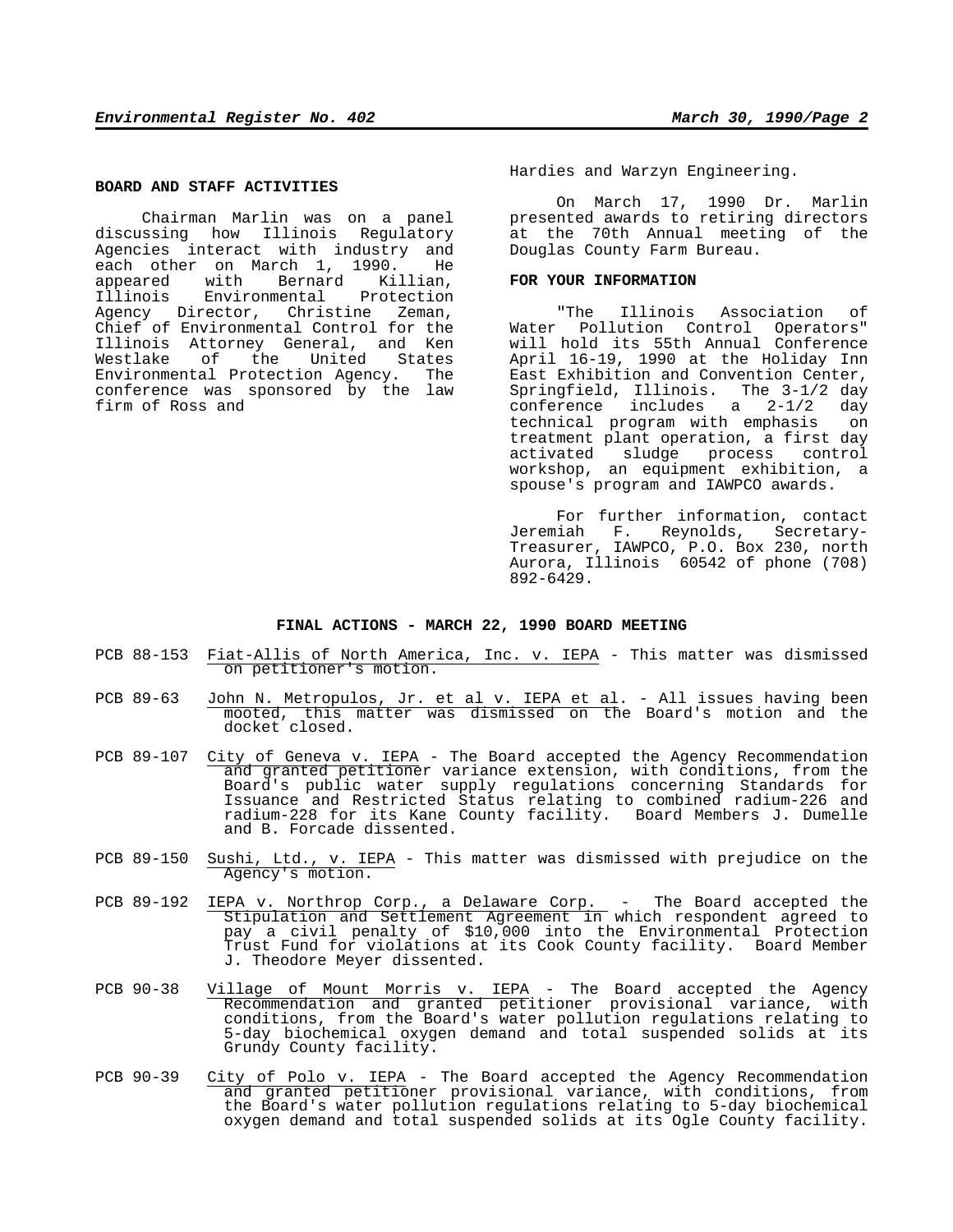- AC 88-90 IEPA v. James Esarey This matter was dismissed on the Agency's motion and the docket closed. Board Members J. Dumelle, J. Theodore Meyer and M. Nardulli dissented.
- AC 88-93 IEPA v. City of Herrin The Board ordered respondent to pay \$1,333.46 DOCKET B as compensation for hearing costs incurred by the Agency and Board for deposit into the General Revenue Fund, and closed the docket.
- AC 89-138 IEPA v. Dr. John Donovan The Board ordered respondent to pay \$629.37<br>DOCKET B as compensation for hearing costs incurred by the Board for deposit DOCKET B as compensation for hearing costs incurred by the Board for deposit into the General Revenue Fund, and closed the docket. Board Member J. Theodore Meyer dissented.
- AC 89-200 IEPA v. George Jones, d/b/a George Jones Excavating, and City of Creal Springs - The Board granted the Agency's motion to enter a default order against the City of Creal Springs, found it violated Section 21(q)(3) of the Act and imposed a fine of \$500.
- AC 90-15 Jackson County v. Everett Allen d/b/a Allen Waste Management The Board found respondent violated Section 21(p)(12) of the Act and imposed a fine of \$500.
- AC 90-17 County of Jackson v. Clarence Weatherford, d/b/a C.W. Trash Service The Board found respondent violated Sections  $21(q)(1)$ ,  $21(q)(2)$ ,  $21(q)(3)$  and  $21(q)(4)$  of the Act and imposed a fine of \$2,000.

#### **NEW CASES - MARCH 22, 1990 BOARD MEETING**

- PCB 90-36 H & L Disposal Co., Inc., v. IEPA Petitioner seeks review of the Agency's denial of its permit application to burn landscape waste at its Vermilion County facility. Accepted for hearing.
- PCB 90-37 IEPA v. Nesco Steel Barrel Co. Complainant alleges violations of the Act and Board air pollution regulations at respondent's Madison County facility. Hearing mandatory.
- PCB 90-38 Village of Mount Morris v. IEPA See Final Actions.
- PCB 90-39 City of Polo v. IEPA See Final Actions.
- PCB 90-40 Waste Management of Illinois, Inc., v. IEPA Petitioner seeks review of certain Agency imposed conditions in the permit application for its Cook County facility. Accepted for hearing.

#### **CALENDAR \***

- April 6 M-E Tony F. Martin and Patricia R. Martin v. Oak Valley<br>9:30 a.m. Wood Products PCB 89-179, Richland County Court 9:30 a.m. Wood Products - PCB 89-179, Richland County Courthouse, Jury Room, 3rd Floor, Olney.
- April 6 A-C EPA v. Robert A. Sanvi AC 89-296, Council Chambers, City Hall, 304 West Main Street, Staunton.
- April 6 R Development, Operating and Reporting Requirements 10:00 a.m. for Non-Hazardous Waste Landfills - R88-7, State of Illinois Center, 100 W. Randolph St., Room 9-031, Chicago.
- April 11 R Site-Specific Rule Change for Abbott Laboratories<br>10:30 a.m. (Pharmaceuticals) R88-14, State of Illinois Ce 10:30 a.m. (Pharmaceuticals) - R88-14, State of Illinois Center, 100 W. Randolph St., Suite 11-500, Chicago.
- **April 12 Pollution Control Board Meeting, State of Illinois Center, 100 W. Randolph St., Conference Room 9-040, Chicago.**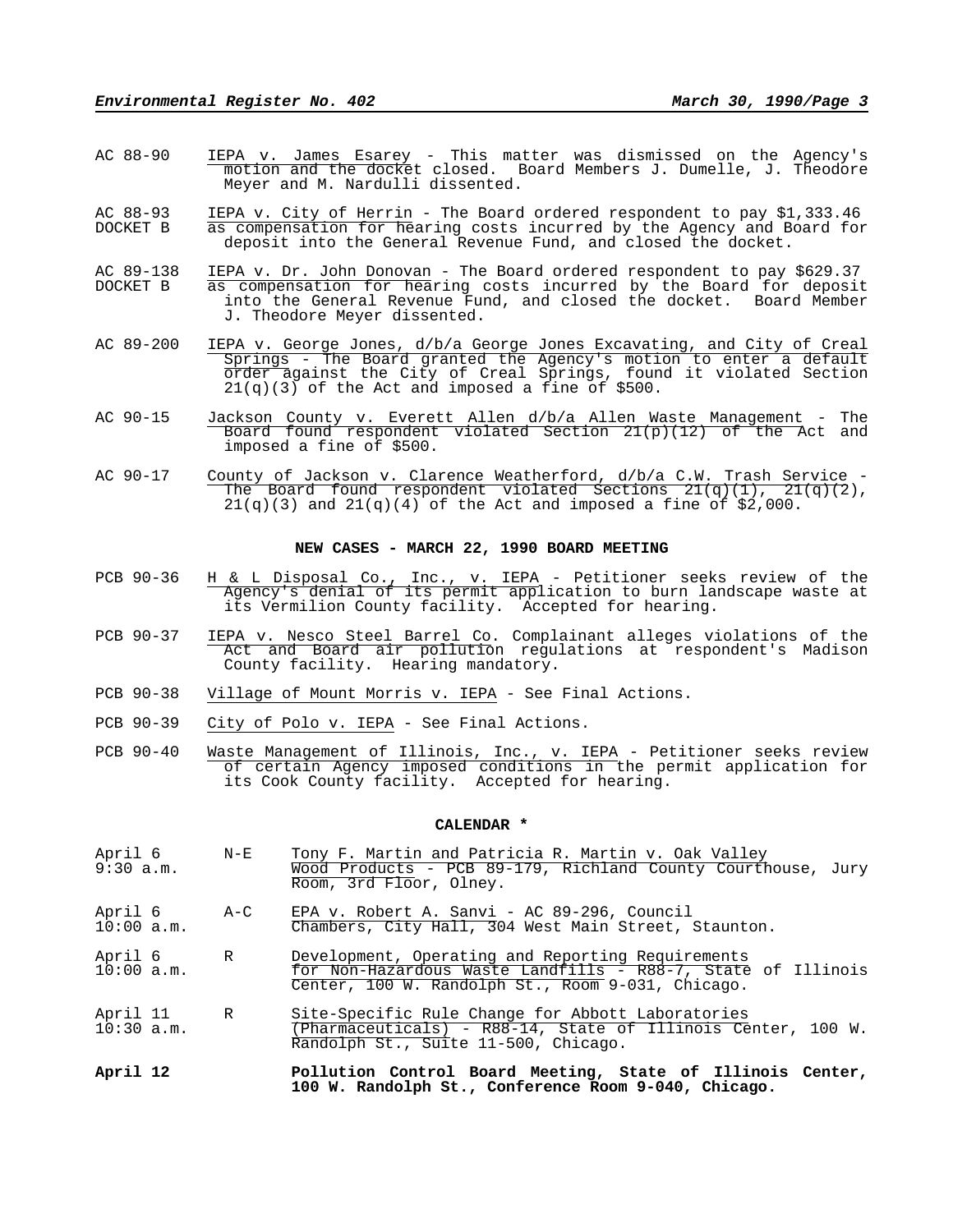| April 17<br>$10:00$ a.m. | $A-E$   | People of the State of Illinois v. Wisconsin Can<br>Company - PCB 90-15, State of Illinois Center, 100 W.<br>Randolph St., Suite 11-500, Chicago.                                                                        |
|--------------------------|---------|--------------------------------------------------------------------------------------------------------------------------------------------------------------------------------------------------------------------------|
| April 17<br>$10:00$ a.m. | R       | Hazardous Waste Prohibitions - R86-9 (Docket B),<br>Northeastern Planning Commission, 400 W. Madison St., Suite<br>200, Chicago.                                                                                         |
| April 18<br>9:30 a.m.    | $P - A$ | D & B Refuse Service, Inc. v. EPA - PCB 89-106,<br>Moultrie County Courthouse, Grand Jury Room, Third Floor,<br>Sullivan.                                                                                                |
| April 19<br>10:00 a.m.   | $N - E$ | Vito Zivoli v. Prospect Dive and Sports Shop Ltd.<br>and Michael S. Ropers - PCB 89-205, State of Illinois Center,<br>100 W. Randolph St., Suite 11-500, Chicago.                                                        |
| April 19<br>11:00 a.m.   | P-A     | National Coatings, Inc. v. EPA - PCB 89-181, Knox<br>County Courthouse, Second Floor, Bailiff's Office, Galesburg.                                                                                                       |
| April 20<br>$10:00$ a.m. | $P - A$ | Olney Sanitary Systems and Andrew Ochs v. EPA - PCB<br>89-175, City Council Room, City Hall, 300 South Whittle,<br>Olney.                                                                                                |
| April 20<br>9:00 a.m.    | $P - A$ | Pekin Energy Company v. EPA - PCB 89-171, Tazewell<br>County Board Room, 3rd Floor, 11 South 4th St., Mackenzie<br>Building, Pekin.                                                                                      |
| April 23<br>$10:30$ a.m. | A-E     | People of the State of Illinois v. DuPage Plating<br>Co., Inc. - PCB 90-19, 188 Industrial Drive, Room 438,<br>Elmhurst.                                                                                                 |
| April 25<br>$10:00$ a.m. | A-S     | In the Matter of: Safety-Kleen Corporation Petition for<br>$\overline{\text{Adjusted Standard}}$ , 35 Ill. Adm. Code 720.131(c) AS 89-5,<br>State of Illinois Center, 100 W. Randolph St., Suite 11-500,<br>Chicago.     |
| April 25<br>$10:00$ a.m. | $P - A$ | The City of Metropolis v. EPA - PCB 90-8, City Council<br>Chambers, Metropolis City Hall, 106 West 5th St., Metropolis.                                                                                                  |
| April 25<br>10:00 a.m.   | PWS-V   | City of Braidwood v. EPA - PCB 89-212, Braidwood<br>City Hall, 141 W. Main Street, Braidwood.                                                                                                                            |
| April 26                 |         | Pollution Control Board Meeting, State of Illinois Center,<br>100 W. Randolph St., Conference Room 9-040, Chicago.                                                                                                       |
| April 26<br>$10:00$ a.m. | P-A     | The City of Metropolis v. EPA - PCB 90-8, City Council<br>Chambers, Metropolis City Hall, 106 West 5th St., Metropolis.                                                                                                  |
| April 26<br>$10:00$ a.m. | $N - E$ | John Zarlenga & Jean Zarlenga v. Partnership<br>Concepts, Howard Edison, Bruce McClarien, Cove<br>Development Company and Thomas O'Brien - PCB 89-169,<br>Wood<br>Dale Public Library, 520 N. Wood Dale Road, Wood Dale. |
| April 27<br>$10:00$ a.m. | $P - A$ | The City of Metropolis v. EPA - PCB 90-8, City Council<br>Chambers, Metropolis City Hall, 106 West 5th St., Metropolis.                                                                                                  |
| April 27<br>9:30 a.m.    | $P - A$ | Pollution Control Industries of America v. EPA -<br>PCB 90-35, State of Illinois Center, 100 W. Randolph St.,<br>Suite 11-500, Chicago.                                                                                  |
| May 1<br>$11:00$ a.m.    | R       | Hazardous Waste Prohibitions - R86-9 (Docket B),<br>Stratton Building, D-1, Monroe and College Sts., Springfield.                                                                                                        |
| May 1<br>$10:00$ a.m.    | A-C     | EPA v. G & M Wrecking Company - AC 89-304, State of<br>Illinois Center, 100 W. Randolph St., Suite 11-500, Chicago.                                                                                                      |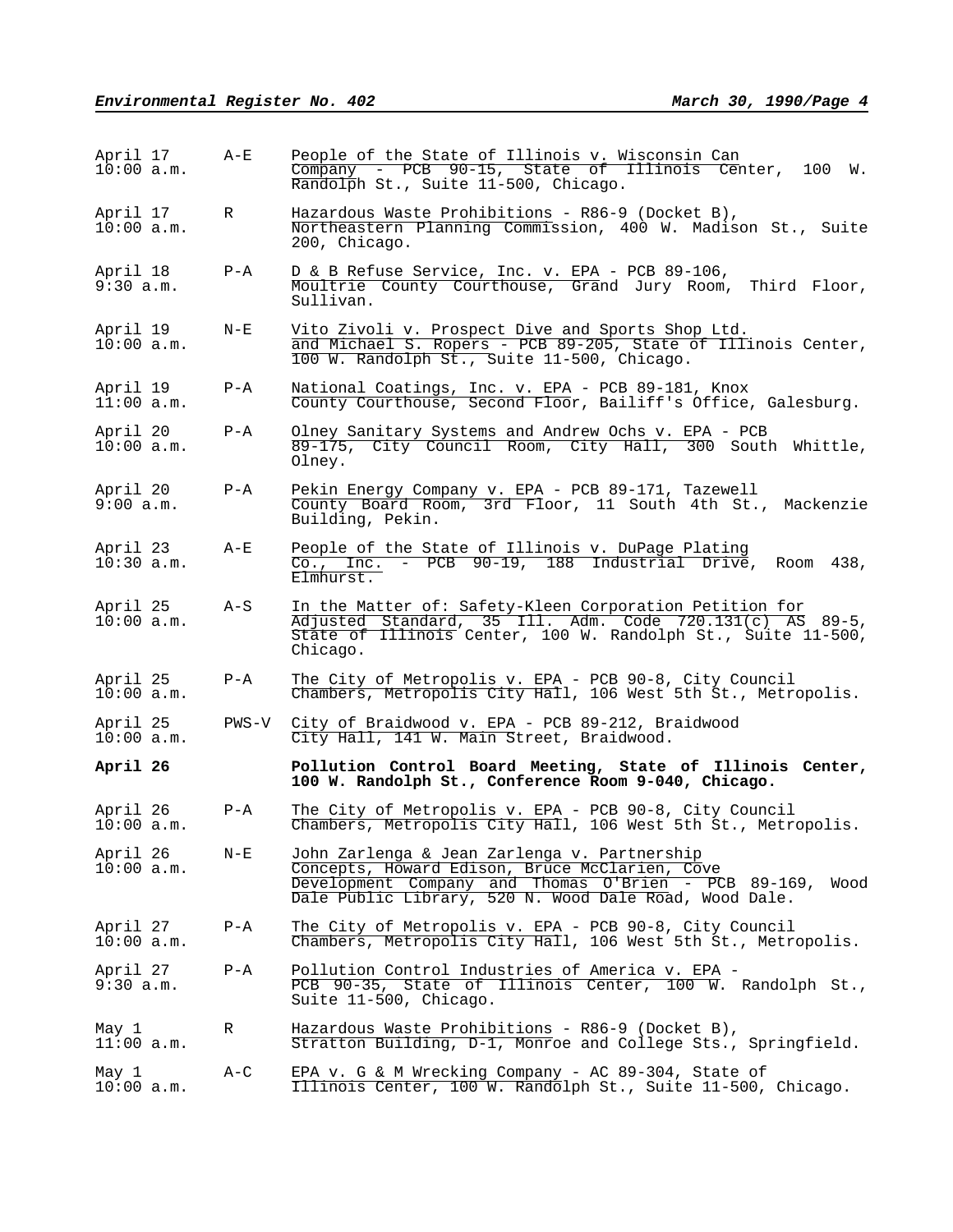| May 3<br>9:30 a.m.      | A-E     | EPA v. Ekco Glaco Corporation - PCB 89-200, State of<br>Illinois Center, 100 W. Randolph St., Suite 11-500, Chicago.<br>(Will continue on May 4, 1990 if necessary.)                    |  |  |  |  |
|-------------------------|---------|-----------------------------------------------------------------------------------------------------------------------------------------------------------------------------------------|--|--|--|--|
| May 3<br>9:30 a.m.      | A-C     | EPA v. Quantum Chemical Company - AC 89-275, Tuscola<br>City Council Chambers, Tuscola Community Building, 122 W.<br>North Central, Tuscola.                                            |  |  |  |  |
| May 4<br>9:30 a.m.      | A-E     | EPA v. Ekco Glaco Corporation - PCB 89-200, State of<br>Illinois Center, 100 W. Randolph St., Suite 11-500, Chicago.                                                                    |  |  |  |  |
| May 4<br>$10:00$ a.m.   | $P - A$ | National Steel Corporation, Granite City Division v.<br>EPA - PCB 90-33, Law Office of Joseph Kelleher, 322 S.<br>Buchanan St., Suite D, Edwardsville.                                  |  |  |  |  |
| May 7<br>$10:00$ a.m.   | W-V     | Laclede Steel Company v. EPA - PCB 90-29, City Hall<br>Conference Room, 101 East Third St., Alton.                                                                                      |  |  |  |  |
| May 9<br>9:00 a.m.      | A-C     | EPA v. Adolph Lo - AC 89-191, Champaign City<br>Building, City Council Chambers, 102 N. Neil St., Champaign.                                                                            |  |  |  |  |
| May 10<br>$10:00$ a.m.  | A-C     | EPA v. John Vander - AC $89-224$ , State of Illinois<br>Building, South Conference Room, 2309 West Main, Marion.                                                                        |  |  |  |  |
| May 10                  |         | Pollution Control Board Meeting, State of Illinois Center,<br>100 W. Randolph St., Conference Room 9-040, Chicago.                                                                      |  |  |  |  |
| May 15<br>$11:00$ a.m.  | $A-E$   | People of the State of Illinois v. The United States<br>of the Navy - PCB 90-17, Lake County<br>Department<br>Administrative Building, 10th Floor, 18 North County Street,<br>Waukegan. |  |  |  |  |
| May 16<br>$10:00$ a.m.  | $A-C$   | EPA v. City of Rutland - AC 89-242, Fire District<br>Building, Rutland.                                                                                                                 |  |  |  |  |
| May 17<br>$10:30$ a.m.  | R       | IDENR Evaluation of Underground Injection - R89-15,<br>Municipal Building Council Chambers, 7th and Monroe Street,<br>Springfield.                                                      |  |  |  |  |
| May 18<br>$1:00$ p.m.   | $W - E$ | People of the State of Illinois v. PQ Corporation -<br>PCB 90-14, County Board Room 242, 707 Etna Road, Ottawa.                                                                         |  |  |  |  |
| May 24                  |         | Pollution Control Board Meeting, State of Illinois Center,<br>100 W. Randolph St., Conference Room 9-040, Chicago.                                                                      |  |  |  |  |
| June 5<br>$10:00$ a.m.  | R       | IDENR Evaluation of Underground Injection - R89-15,<br>State of Illinois Center, 100 W. Randolph St., Room 9-031,<br>Chicago.                                                           |  |  |  |  |
| June 7                  |         | Pollution Control Board Meeting, State of Illinois Center,<br>100 W. Randolph St., Conference Room 9-040, Chicago.                                                                      |  |  |  |  |
| June 11<br>$10:00$ a.m. | $A-E$   | People of the State of Illinois v. Clybourn Metal<br>Finishing Company, - PCB 89-157, Law Office of Joshua Sachs,<br>134 N. LaSalle St., Suite 2222, Chicago.                           |  |  |  |  |
| June 11<br>11:00 a.m.   | $A-E$   | People of the State of Illinois v. Gilbertson<br>Clybourn, Inc. - PCB 89-158, Law Office of Joshua Sachs, 134<br>N. LaSalle St., Suite 2222, Chicago.                                   |  |  |  |  |
| June 12<br>9:30 a.m.    | A-E     | People of the State of Illinois v. Hysan Corporation<br>PCB 90-12, State of Illinois Center, 100 W. Randolph St.,<br>Suite 11-500, Chicago.                                             |  |  |  |  |
| June 13                 | A-E     | People of the State of Illinois v. Crown Cork & Seal                                                                                                                                    |  |  |  |  |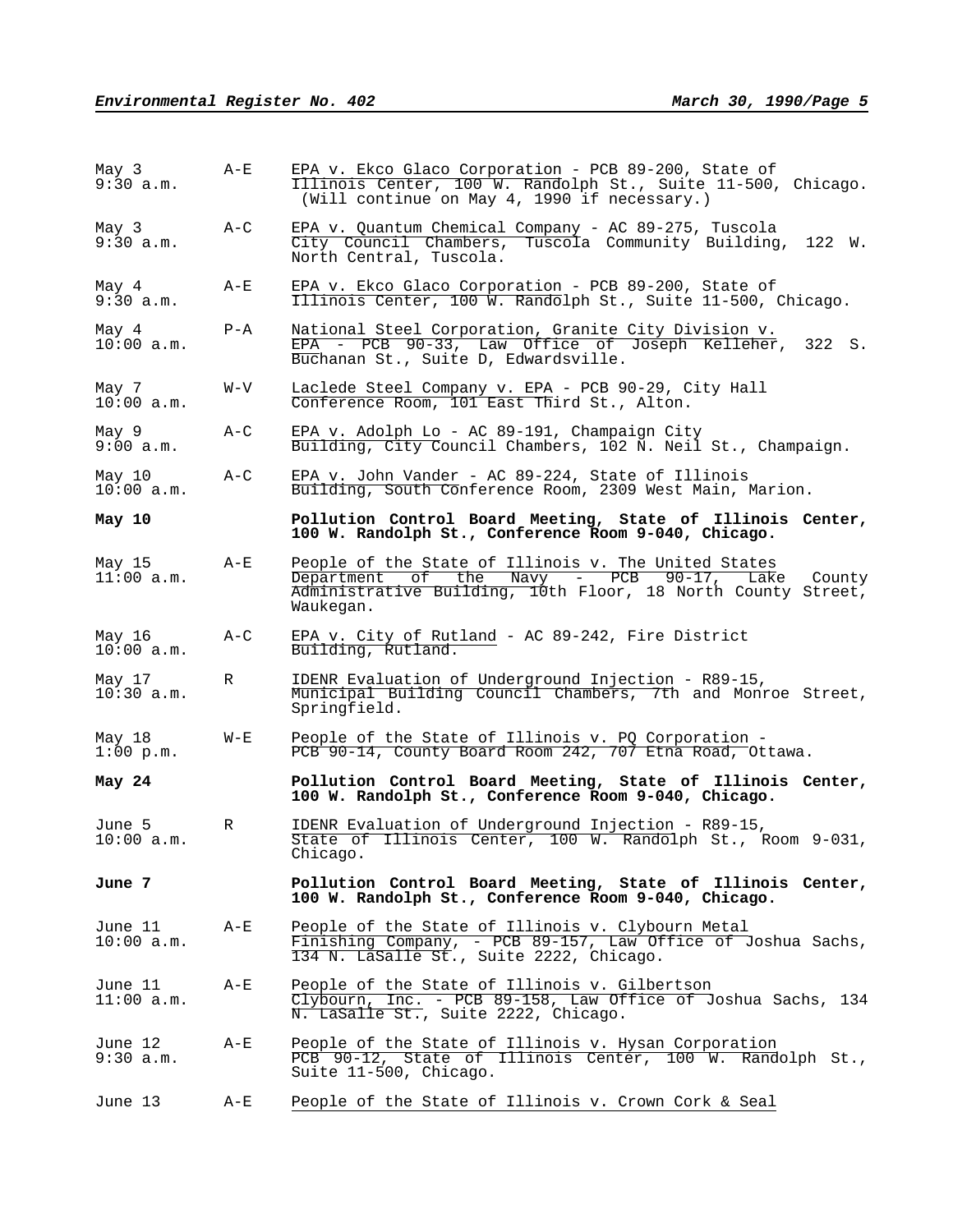| $9:30$ a.m.           |         | Company, Inc. - PCB 89-201, State of Illinois Center, 100 W.<br>Randolph St., Suite 11-500, Chicago.                                            |  |  |  |
|-----------------------|---------|-------------------------------------------------------------------------------------------------------------------------------------------------|--|--|--|
| June 19<br>9:30 a.m.  | $A - E$ | People of the State of Illinois v. Crown Cork & Seal<br>Company, Inc. - PCB 89-159, Kankakee Detention Center, 400 E.<br>Merchant, Kankakee.    |  |  |  |
| June 21               |         | Pollution Control Board Meeting, State of Illinois Center,<br>100 W. Randolph St., Conference Room 9-040, Chicago.                              |  |  |  |
| June 22<br>10:00 a.m. | $P - A$ | The Jennison-Wright Corporation v. EPA - PCB 89-189,<br>Mayor's Conference Room, City Hall, 2000 Edison, Granite<br>City.                       |  |  |  |
| June 22<br>10:00 a.m. | $A - E$ | EPA v. Blue Tee Corporation (Azcon Scrap Division) -<br>PCB 90-7, Alton City Hall, 101 East Third Street, Alton.                                |  |  |  |
| June 25<br>9:30 a.m.  | A-V     | Olin Chemicals (Joliet Plant) v. EPA - PCB 89-72,<br>Joliet City Hall, East Wing Conference Room, First Floor, 150<br>W. Jefferson St., Joliet. |  |  |  |
| July 5                |         | Pollution Control Board Meeting, State of Illinois Center,<br>100 W. Randolph St., Conference Room 9-040, Chicago.                              |  |  |  |
| July 13<br>10:00 a.m. | $A - E$ | EPA v. Decor Gravure Corporation - PCB 89-155, State<br>of Illinois Center, 100 W. Randolph St., Suite 11-500,<br>Chicago.                      |  |  |  |
| July 19               |         | Pollution Control Board Meeting, State of Illinois Center,<br>100 W. Randolph St., Conference Room 9-040, Chicago.                              |  |  |  |
| July 27<br>9:00 a.m.  | $A - C$ | EPA v. Omer Thomas - AC 89-215, Court Room B, Shelby<br>County Courthouse, Shelbyville.                                                         |  |  |  |
| August 2              |         | Pollution Control Board Meeting, State of Illinois Center,<br>100 W. Randolph St., Conference Room 9-040, Chicago.                              |  |  |  |
| August 16             |         | Pollution Control Board Meeting, State of Illinois Center,<br>100 W. Randolph St., Conference Room 9-040, Chicago.                              |  |  |  |
|                       |         |                                                                                                                                                 |  |  |  |

\* Times and locations of hearings and meetings appearing in the Environmental Register are subject to cancellation or rescheduling without notice. Confirmation of that information may be obtained from the Clerk of the Board at 312/917-6931.

\*\* The Pollution Control Board meetings listed in the calendar (highlighted) are unlike the other hearings listed in that, while they are open to the public, public participation is generally not allowed, except upon the granting of a motion for oral argument.

#### CALENDAR CODE:

| A-E     | AIR ENFORCEMENT            | $N - E$         | NOISE ENFORCEMENT                 |
|---------|----------------------------|-----------------|-----------------------------------|
| $A-V$   | AIR VARIANCE               | $N - V$         | NOISE VARIANCE                    |
| $A-C$   | ADMINISTRATIVE CITATION    | SWH-V           | SPECIAL WASTE HAULING VARIANCE    |
| $W - E$ | WATER ENFORCEMENT          | SWH-E           | SPECIAL WASTE HAULING ENFORCEMENT |
| $W - V$ | WATER VARIANCE             | $PWS-E$         | PUBLIC WATER SUPPLY ENFORCEMENT   |
| $L-E$   | LAND ENFORCEMENT           | $PWS-V$         | PUBLIC WATER SUPPLY VARIANCE      |
| $L - V$ | LAND VARIANCE              | $P - A$         | PERMIT APPEAL                     |
| R       | REGULATORY PROCEEDING      | $L-S-R$         | LANDFILL SITING REVIEW            |
| T –     | THERMAL DEMONSTRATION RULE | SO <sub>2</sub> | SO, ALTERNATIVE STANDARDS         |
|         |                            |                 |                                   |